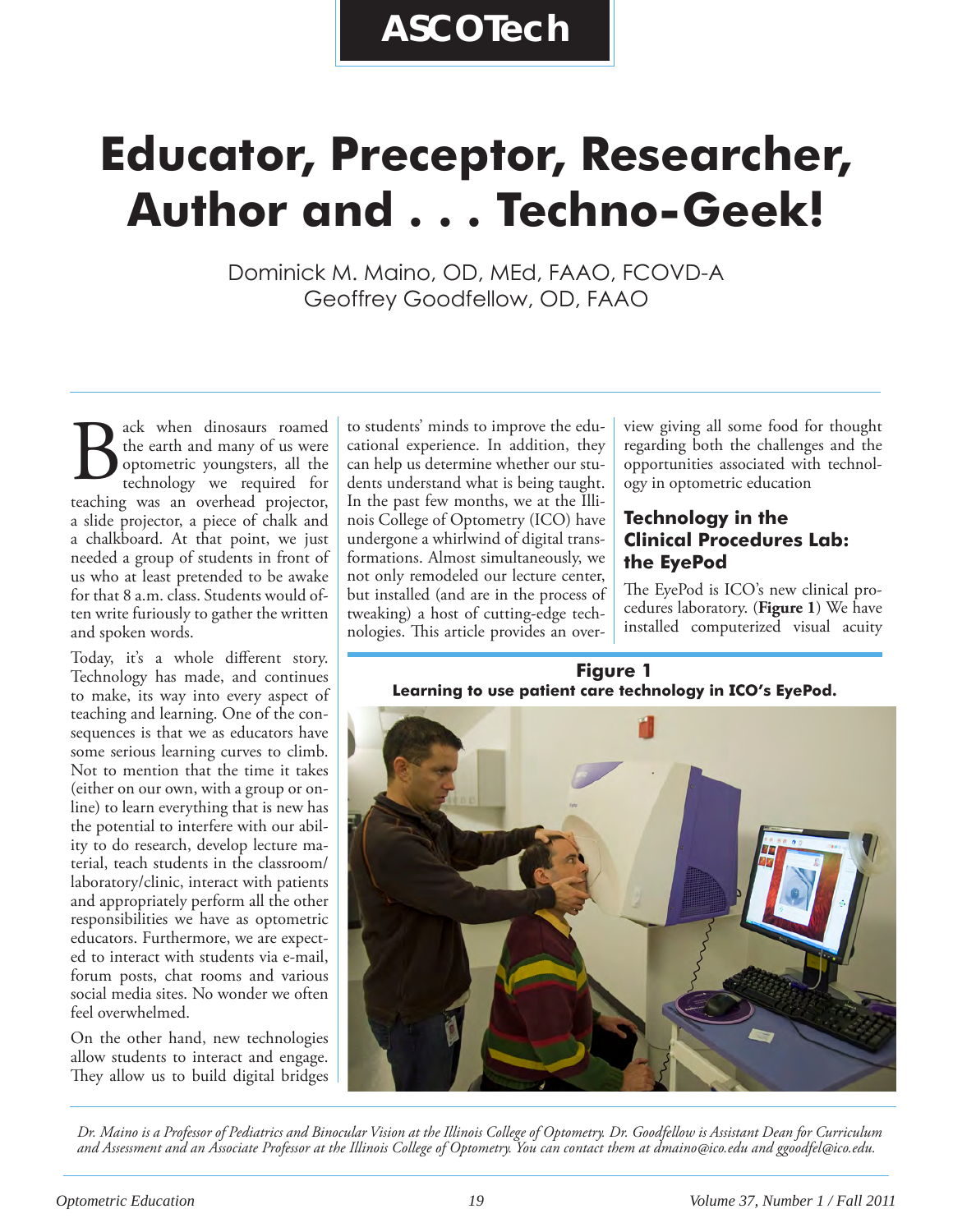systems, electronic health records (NextGen) and digital eye health teaching devices. For example, the Eyesi Ophthalmoscope (VRmagic) is a training simulator for binocular indirect ophthalmoscopy. (**Figure 2**) The device can simulate patients with AMD, retinal detachments and other eye health problems. It can even determine whether our students actually saw that peripheral retinal hole.

The EyePod also includes digital video/ audio recording capability that can be used during student proficiency evaluations for various diagnostic procedures and patient interactions. (The same computerized/digital enhancements are already used in the Illinois Eye Institute.) The digital recordings can then be played back at a later date so faculty and students can readily determine where students performed well and where they need to improve. The video can also be made available to students online so they can review it at their leisure.

Interesting videos or images shown at the teaching podium or gathered by the slit-lamp camera in the first lane are displayed on all monitors in the room.

#### **Technology in the Lecture Center**

The ICO lecture center has been completely remodeled so that students can digitally access what we teach via Wi-Fi or take notes that augment the presentation. (**Figures 3 and 4**) Each comfortable seat has its own table space and electrical outlet for plugging in laptop computers or other digital devices. In addition to high-resolution projectors for displaying our lectures, high-definition monitors are strategically placed for student and lecturer viewing. Cameras placed throughout the lecture center record presenters no matter where they may move about the stage area. This recording starts and ends automatically and then becomes immediately available to students right after the lecture for review from any Internet-accessible location. The recorded lectures show a video of the presenter and anything being shown on the data projector at that time. Live streaming of the lecture and optical character recognition of all PowerPoint slides are features still in the works. Imagine a student or faculty member being able to search the entire

**Figure 2 Heather McLeod, OD, Assistant Professor at ICO, tests the Eyesi binocular indirect ophthalmoscopy simulation device.**



**Figure 3 The new technologically advanced lecture center.**



**Figure 4 Richard S. Kattouf, OD, DOS, Chairman of the ICO Board of Trustees, speaks in the new lecture center.**